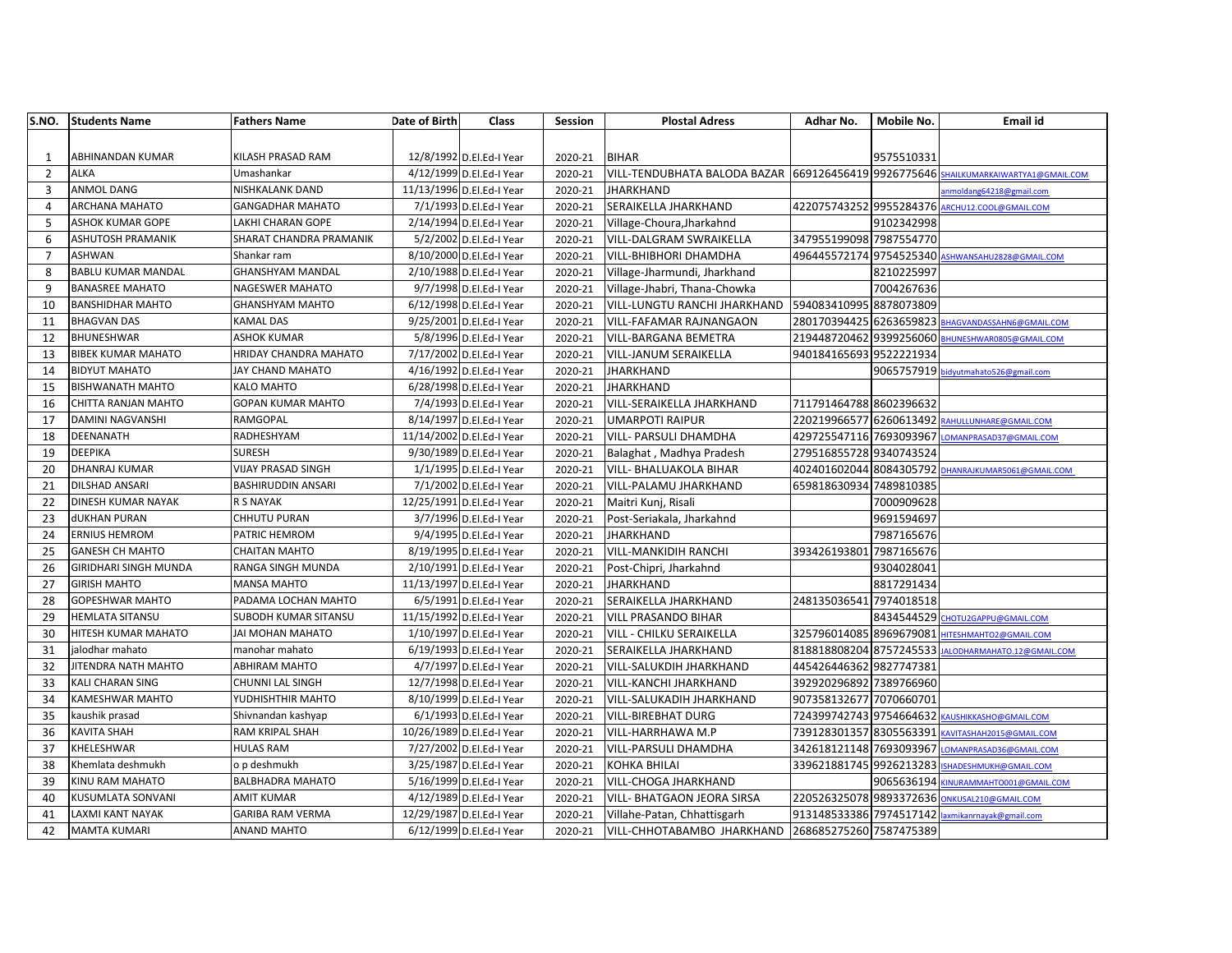| 43 | <b>MANJUR ANSARI</b>    | <b>SAPHUJ MIYAN</b>      | 2/20/1994 D.El.Ed-I Year  | 2020-21 | <b>GAIBATHAN JHARKHAND</b>                             |                         | 7400606011 |                                                         |
|----|-------------------------|--------------------------|---------------------------|---------|--------------------------------------------------------|-------------------------|------------|---------------------------------------------------------|
| 44 | MANOJ KUMAR             | <b>BHUNI RAM</b>         | 9/16/1992 D.El.Ed-I Year  | 2020-21 | Dist-Kabirdham, Chhattisgarh                           | 717883107316 9993744818 |            | ndmanojkumar396@gmail.com                               |
| 45 | MANOJ KUMAR RAJAK       | <b>GURU PADO RAJAK</b>   | 12/24/1995 D.El.Ed-I Year | 2020-21 | VILL-SIDDIH JHARKHAND                                  |                         | 6204267033 | INFO.MANORAJAK@GMAIL.COM                                |
| 46 | mD AAZAD ANSARI         | MD MAINUDDIN ANSARI      | 12/4/2003 D.El.Ed-I Year  | 2020-21 | VLL- MURUMATA JHARKHAND                                | 470381355753 7389135703 |            |                                                         |
| 47 | MD AURANGJEB AKHTER     | MD KASIM ANSARI          | 12/10/1990 D.El.Ed-I Year | 2020-21 | Post-Palamu, Jkarkhand                                 | 459126095430 9570299308 |            | mdaurangjeb144@gmail.com                                |
| 48 | MUKADDAR ANSARI         | MUJAFAR ANSARI           | 2/8/2001 D.El.Ed-I Year   | 2020-21 | VILL-PALAMU JHARKHAND                                  |                         | 7470677492 |                                                         |
| 49 | <b>MUKESH KUMAR</b>     | <b>MOTI RAY</b>          | 10/28/1995 D.El.Ed-I Year | 2020-21 | VILL-BHADOGHAT BIHAR                                   |                         | 9155094985 | MUKESHKUMAR91550@GMAIL.COM                              |
| 50 | Munna Prasad Shah       | Ramlagan shah            | 2/2/1991 D.El.Ed-I Year   | 2020-21 | SINGROLI MADHYAPRADESH                                 | 516431261339 9755809216 |            | MUNNAPRASADSHAH1@GMAIL.COM                              |
| 51 | MURLIDHAR MAHATO        | YOGESHWAR MAHATO         | 5/26/1996 D.El.Ed-I Year  | 2020-21 | VILL-SITU LCHAGARH JHARKHAnd                           | 587408031411 8084465853 |            |                                                         |
| 52 | <b>MUSKAN BHUWAL</b>    | UTTAM SINGH BHUWAL       | 3/23/2002 D.El.Ed-I Year  | 2020-21 | THAN KHAMARIYA                                         |                         |            | 859153709836 7987034084 MISSSIZZLE.SWEETY2002@GMAIL.COM |
| 53 | NANDALAL MAHATO         | <b>BANBIHARI MAHATO</b>  | 1/2/1990 D.El.Ed-I Year   | 2020-21 | SERAIKELLA JHARKHAND                                   | 913981404774 8409212321 |            | <b>NLMCHOUKA@GMAIL.COM</b>                              |
| 54 | NANDKUMAR               | LANKESHWAR               | 8/7/1993 D.El.Ed-I Year   | 2020-21 | Vilage-Karanja Bhilai, Durg                            | 214318117972 9131053086 |            | nando7081993@gmail.com                                  |
| 55 | <b>NAVIN KUMAR</b>      | INDRAJIT YADAV           | 2/6/1992 D.El.Ed-I Year   | 2020-21 | Village-Samastipur, Bihar                              |                         |            |                                                         |
| 56 | <b>NEHA KUMARI</b>      | RAMJI PRASAD             | 10/7/1989 D.El.Ed-I Year  | 2020-21 | <b>NEW DELHI</b>                                       | 588123066578 9399011883 |            |                                                         |
| 57 | <b>NEHA KUMARI</b>      | <b>BALCHAND SAHU</b>     | 7/8/2002 D.El.Ed-I Year   | 2020-21 | VILL- HAPHU JHARKHAND                                  | 277826657057 8234992007 |            |                                                         |
| 58 | <b>NIKET MANJHI</b>     | MAHABIR MANJHI           | 10/17/1989 D.El.Ed-I Year | 2020-21 | VILL-BERADIH JHARKHAND                                 |                         | 6202842129 |                                                         |
| 59 | PAPPU PASWAN            | MAHESHWAR PASWAN         | 10/20/1997 D.El.Ed-I Year | 2020-21 | Village-Pramandi, Bihar                                |                         | 8789962400 |                                                         |
| 60 | PHALARI MAHTO           | DHANANJAY MAHTO          | 4/1/1999 D.El.Ed-I Year   | 2020-21 | VILL-SAPARUM JHARKHAND                                 | 914230592081 8434176638 |            |                                                         |
| 61 | PRABHASH KUMAR MANDAL   | Amulya kumar mandal      | 3/2/1994 D.El.Ed-I Year   | 2020-21 | VILL - CHUKA JHARKHAND                                 | 902915131088 8340352299 |            |                                                         |
| 62 | PRADEEP KUMAR CHANDRA   | DHARANI DHAR CHANDRA     | 8/26/1993 D.El.Ed-I Year  | 2020-21 | VILL- DULMI JHARKHAND                                  |                         | 8340119711 | CPRADEEPKUMAR5@GMAIL.COM                                |
| 63 | PRADEEP MAHATO          | LAL MOHAN MAHATO         | 12/14/1996 D.El.Ed-I Year | 2020-21 | <b>GAMHARIA</b>                                        |                         | 7400606011 |                                                         |
| 64 | PRADIP KUMAR            | SANTOSH KUMAR            | 10/27/1989 D.El.Ed-I Year | 2020-21 | Dist-Kabirdham, Chhattisgarh                           | 783176313616 8878827986 |            | pradipsahu2710@gmail.com                                |
| 65 | PRAMILA MAHATO          | UMAKANT MAHATO           | 1/5/2002 D.El.Ed-I Year   | 2020-21 | llage-Bansa, Jharkhand                                 | 466179206481 9142018993 |            |                                                         |
| 66 | PRAVIN KUMAR            | SRIDHAR MANDAL           | 1/3/1990 D.El.Ed-I Year   | 2020-21 | <b>JHARKHAND</b>                                       |                         | 6005204924 |                                                         |
| 67 | PREETI PATEL            | <b>RAKESH PATEL</b>      | 8/12/2002 D.El.Ed-I Year  | 2020-21 | Village-Pandariya, Madhya Pradesh                      | 412958038380 8964888924 |            |                                                         |
| 68 | Priyesh kumar priyanshu | Ashok kumar yadav        | 12/15/1995 D.El.Ed-I Year | 2020-21 | Village-Dinmi, Bihar                                   | 403204245625 8271511053 |            | priyeshyadav27@gmail.com                                |
| 69 | rahim ansari            | AINUL ANSARI             | 1/10/1992 D.El.Ed-I Year  | 2020-21 | VILL- BARAKHERIOPARA                                   |                         | 9631895605 | REHANPKR01@GMAIL.COM                                    |
| 70 | <b>RAHUL SINGH</b>      | SURESH KUMAR             | 12/15/1990 D.El.Ed-I Year | 2020-21 | VILL-BHATGAON JEORA SIRSA DURG 906573375252 9407940414 |                         |            | RAHULLUNHARE@GMAIL.COM                                  |
| 71 | RAJA KUMAR              | <b>HARICHARAN PASWAN</b> | 1/21/2000 D.El.Ed-I Year  | 2020-21 | Village-Pramandi, Bihar                                |                         | 5168514996 |                                                         |
| 72 | <b>RAJEEV KUMAR</b>     | <b>KAILASH SINGH</b>     | 3/13/2002 D.El.Ed-I Year  | 2020-21 | VILL-KI RANPUR BHAGALPUR BIHAR 275895464692 9334826100 |                         |            | RK738688@GMAIL.COM                                      |
| 73 | RAJENDRA KUMAR SAH      | JAGDISH SAH              | 8/18/2000 D.El.Ed-I Year  | 2020-21 | Post-Meherma, Godda                                    |                         | 7779991607 |                                                         |
| 74 | <b>RAKESH MAHTO</b>     | JITMOHAN MAHTO           | 11/9/2000 D.El.Ed-I Year  | 2020-21 | SALUKDIH JHARKHAND                                     | 383984307448 9693177067 |            |                                                         |
| 75 | RAMSHARAN               | MAHESH KUMAR             | 10/13/1996 D.El.Ed-I Year | 2020-21 | VILLAGE- HATHIDOB BEMETARA                             | 384012370602 9131135306 |            | RAMSHARANYADU4@GMAIL.COM                                |
| 76 | <b>RANJAN PREVAIL</b>   | UMESH PRASAD MANDAL      | 2/5/1993 D.El.Ed-I Year   | 2020-21 | VILL-GHYASHYAM BIHAR                                   |                         | 9340389068 |                                                         |
| 77 | <b>ROHINI TIRUWAR</b>   | <b>GHASI RAM MAHTO</b>   | 10/10/1994 D.El.Ed-I Year | 2020-21 | <b>RANCHI</b>                                          |                         | 7050831182 | ROHINITIRUWAR5@GMAIL.COM                                |
| 78 | RUPESH KUMAR MAHTO      | NARAYAN MAHTO            | 9/15/1997 D.El.Ed-I Year  | 2020-21 | SERAIKELLA JHARKHAND                                   | 661642567842 6203770883 |            |                                                         |
| 79 | SAINATH MAHTO           | CHAITAN MAHTO            | 3/10/1998 D.El.Ed-I Year  | 2020-21 | VILL-HARTALDIN JHARKHAND                               |                         |            | 837013900595 8789997655 MAHTOSAINATH19GMAIL.COM         |
| 80 | SANDIP KUMAR            | RAKESH PODDAR            | 5/17/1995 D.El.Ed-I Year  | 2020-21 | Post-Dhanbad, Jharkand                                 |                         | 7992447589 |                                                         |
| 81 | SANJEET MAHTO           | <b>BUDDHESHWAR MAHTO</b> | 7/5/1997 D.El.Ed-I Year   | 2020-21 | VILL - SALUKDIH                                        | 688522902452 7400606011 |            |                                                         |
| 82 | SHAHID ALI              | <b>FAROOQ ANSARI</b>     | 6/22/2002 D.El.Ed-I Year  | 2020-21 | <b>VILL MURUMATU</b>                                   |                         | 7400606011 |                                                         |
| 83 | SHASHI TERESA KANDULNA  | <b>GENDU KANDULNA</b>    | 10/8/1996 D.El.Ed-I Year  | 2020-21 | VILL-JHAPLA JHARKHAND                                  |                         | 8287063042 | SASHITERESAKANDULNA@GMAIL.COM                           |
| 84 | SHATRUGHAN MAHATO       | <b>SUSEN MAHATO</b>      | 4/5/1997 D.El.Ed-I Year   | 2020-21 | VILL-SERAIKELLA JHARKHAND                              | 594750633744 9340236652 |            |                                                         |
| 85 | SOMCHAND MURMU          | <b>SUKU MURMU</b>        | 9/6/1997 D.El.Ed-I Year   | 2020-21 | Village-Pandra, Jharkhand                              |                         | 7970921142 |                                                         |
| 86 | SONU KUMAR YADAV        | MAHENDRA YADAV           | 5/19/1995 D.El.Ed-I Year  | 2020-21 | Post-Rifatpur, Bihar                                   |                         | 6202119646 |                                                         |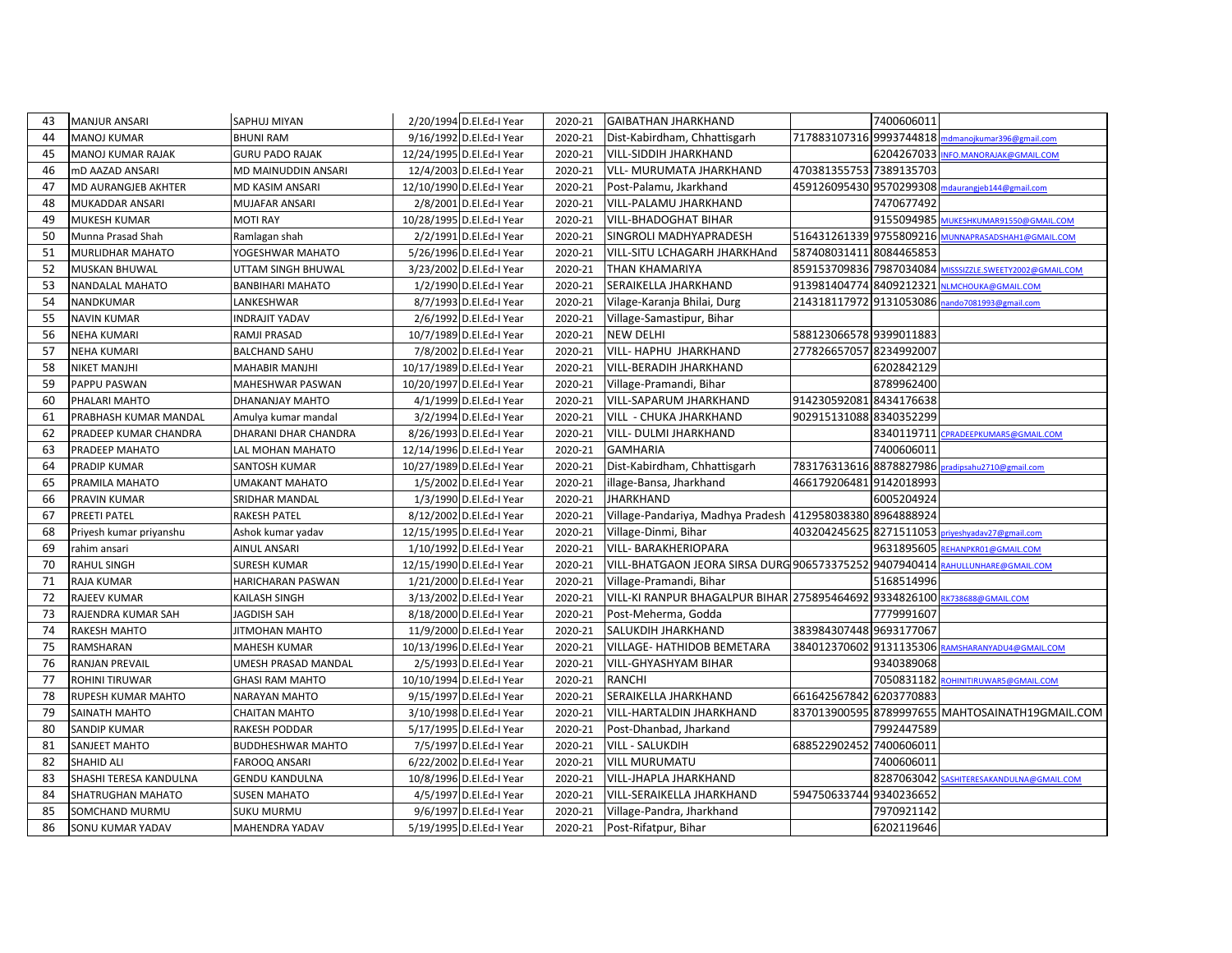| 87  | SUDESH KUMAR MAHATO      | NIMAI CHANDRA MAHATO    | 4/25/2002 D.El.Ed-I Year   | 2020-21 | VILL-RADHUNATHPUR JHARKHAND 933250088438 7898833099 |                         |            |                                                 |
|-----|--------------------------|-------------------------|----------------------------|---------|-----------------------------------------------------|-------------------------|------------|-------------------------------------------------|
| 88  | SUJATA MAHATO            | DHIRENDRA NATH MAHATO   | 4/15/1991 D.El.Ed-I Year   | 2020-21 | Singbhum East, Jharkahnd                            |                         | 7004915940 |                                                 |
| 89  | SUKHNANDAN KUMAR         | SUSHIL YADAV            | 3/10/1998 D.El.Ed-I Year   | 2020-21 | Distt-Godda, Jharkahnd                              |                         | 963141749  |                                                 |
| 90  | <b>SURAJ KUMAR</b>       | <b>SUVIT YADAV</b>      | 5/10/1999 D.El.Ed-I Year   | 2020-21 | Village-Kathavtiya, Bihar                           |                         | 7033781605 |                                                 |
| 91  | <b>SURAJ PRAMANIK</b>    | AMIN CHANDRA PRAMANIK   | 2/10/1998 D.El.Ed-I Year   | 2020-21 | <b>VILL-DALGRAM SWRAIKELLA</b>                      | 301056827736 9329974333 |            |                                                 |
| 92  | TARNI MAHATO             | LAKHICHARAM             | 8/2/1997 D.El.Ed-I Year    | 2020-21 | SERAIKELLA JHARKHAND                                | 984558024659            |            |                                                 |
| 93  | VISHWARANJAN MAHTO       | DILIP KUMAR MAHTO       | 3/20/2000 D.El.Ed-I Year   | 2020-21 | <b>VILL-JAMID JHARKHAND</b>                         |                         |            | 8409603584 VISHWARANJANMAHTO01@GMAIL.COM        |
| 94  | <b>VIVEK KUMAR GUPTA</b> | <b>GOBIND SAHU</b>      | 11/4/1997 D.El.Ed-I Year   | 2020-21 | <b>VILL- KANCHI JHARKHAND</b>                       |                         |            | 9131218974 VIVEKGPT612@GMAIL.COM                |
| 95  | WASIM AKRAM              | MOINUDDIN ANSARI        | 1/23/1991 D.El.Ed-I Year   | 2020-21 | <b>VILL- KALAJHAR JHARKHAND</b>                     |                         |            | 7762903385 WASIM.AKRAM94@GMAIL.COM              |
|     |                          |                         |                            |         |                                                     |                         |            |                                                 |
| 96  | ASHISH KUMAR             | <b>KARTIK KUMAR</b>     | 1/8/1995 D.El.Ed-II Year   | 2020-21 | Village-Garadih, Ichagarh                           |                         | 6204968267 |                                                 |
| 97  | ATUL VAIBHAV             | SHASHADHAR PRAMANIK     | 4/9/2002 D.El.Ed-II Year   | 2020-21 | Pundidiri Ranchi                                    |                         | 7488260229 |                                                 |
| 98  | <b>AVINASH PATLEY</b>    | <b>MAHESH RAM</b>       | 1/10/2001 D.El.Ed-II Year  | 2020-21 | Dist-Bilaspur, Chhattisgarh                         |                         | 7024341007 |                                                 |
| 99  | BHABATARAN MAHATO        | DHANSINGH MAHATO        | 10/15/1997 D.El.Ed-II Year | 2020-21 | Village-Kurmadih, Post-Ichagarh                     |                         | 8210141518 |                                                 |
| 100 | <b>BIDYUT MAHATO</b>     | DEVENDRA MAHATO         | 6/19/1999 D.El.Ed-II Year  | 2020-21 | kadamdih jharkhand                                  |                         | 7004991016 |                                                 |
| 101 | <b>BIKRANT MAHATO</b>    | JAY CHAND MAHTO         | 4/16/1995 D.El.Ed-II Year  | 2020-21 | kadamdih jharkhand                                  |                         | 7070415756 |                                                 |
| 102 | <b>BRAJ BIHARI SAHU</b>  | <b>BODHI LAL SAHU</b>   | 6/30/1991 D.El.Ed-II Year  | 2020-21 | MANDLA M.P                                          | 509479271234            | 9424926160 | BRAJ.BIHARI306@GMAIL.COM                        |
| 103 | CHHABIL KUMAR            | DHANESHWER MANDAL       | 7/15/1995 D.El.Ed-II Year  | 2020-21 | Post-Munger, Bihar                                  |                         | 8294064846 |                                                 |
| 104 | DHARMENDRA MAHTO         | <b>BINDESHWAR MAHTO</b> | 7/6/1999 D.El.Ed-II Year   | 2020-21 | <b>VILL-DUBLA</b>                                   | 797910208084 9060824525 |            | DHARMENDRAMAHTO06071999@GMAIL.COM               |
| 105 | <b>DINESH KUMAR</b>      | KAILASH MANDAL          | 2/21/1996 D.El.Ed-II Year  | 2020-21 | Post-Kharagpur, Bihar                               |                         | 9522221934 |                                                 |
| 106 | DIVYA GOSWAMI            | LALIT GOSWAMI           | 4/16/1997 D.El.Ed-II Year  | 2020-21 | Gram-Parpodi, Chhattisgarh                          |                         | 7470434450 |                                                 |
| 107 | <b>JEBA PRAVIN</b>       | YASIN ANSARI            | 7/14/2000 D.El.Ed-II Year  | 2020-21 | AT-MURUMATU JHARKHAND                               | 441457469128 9546997231 |            | NASIMUDDIN98@GMAIL.COM                          |
| 108 | JITENDRA MAHTO           | <b>GANESH MAHTO</b>     | 1/6/1996 D.El.Ed-II Year   | 2020-21 | VILL-SARMALI RANCHI JHARKHAND                       | 763705915320 7856971417 |            | ITENDRA1996MAHTO@GMAIL.COM                      |
| 109 | KUMMUDANI BANJARE        | SALIK RAM BANJARE       | 10/11/1998 D.El.Ed-II Year | 2020-21 | <b>DURG</b>                                         | 564353072445 7389790017 |            |                                                 |
| 110 | <b>KUSUM LATA KUMARI</b> | <b>AMRESH MAHTO</b>     | 9/8/2001 D.El.Ed-II Year   | 2020-21 | Gram-Sangbar, Jharkhand                             |                         | 9576860497 |                                                 |
| 111 | MANISHA SAHU             | <b>JAGANNATH</b>        | 7/3/2001 D.El.Ed-II Year   | 2020-21 | Dist-Bemetrara, Chhattisharh                        |                         | 9981766891 |                                                 |
| 112 | <b>MANJU MAHATO</b>      | SHASHADHAR MAHATO       | 6/10/1990 D.El.Ed-II Year  | 2020-21 | PATKUM SARAIKELA                                    | 840929114570 9304898487 |            |                                                 |
| 113 | MANOJ KUMAR SATPATI      | NAND KISHOR SATPATI     | 11/21/1989 D.El.Ed-II Year | 2020-21 | Gumla Jharkhand                                     |                         | 8709444245 |                                                 |
| 114 | <b>MARIAM TIGGA</b>      | <b>NABOR TIGGA</b>      | 12/5/1992 D.El.Ed-II Year  | 2020-21 | Gorkho Ranchi                                       |                         | 6206932361 |                                                 |
| 115 | MD IMAM ALI ANSARI       | MD RIYAZUDDIN           | 11/24/1990 D.El.Ed-II Year | 2020-21 | Post-Dahua, Dist-Banka                              |                         | 6205385462 |                                                 |
| 116 | MEGHA SAHU               | <b>AJAY SAHU</b>        | 6/29/1995 D.El.Ed-II Year  | 2020-21 | MANDLA M.P                                          |                         |            | 727699186268 9009615770 MEGHA SAHU452@GMAIL.COM |
| 117 | MUKESH KUMAR MAHATO      | <b>SUKUWA MAHATO</b>    | 8/8/2019 D.El.Ed-II Year   | 2020-21 | Kokadih Jharkhand                                   |                         | 7463965154 |                                                 |
| 118 | NANDANI                  | POKHAN LAL              | 5/3/1999 D.El.Ed-II Year   | 2020-21 | Hathidob Bemetara                                   |                         | 6260787225 |                                                 |
| 119 | NEELAM XALXO             | DHARU ORAON             | 8/10/1997 D.El.Ed-II Year  | 2020-21 | <b>JHARKHAND</b>                                    | 783958921850 6203726301 |            |                                                 |
| 120 | <b>NEHA AFROJ</b>        | NASIMUDDIN              | 7/15/2000 D.El.Ed-II Year  | 2020-21 | MURUMATU JHARKHAND                                  | 303350319101 7979747091 |            | ASIMUDDIN98@GMAIL.COM                           |
| 121 | <b>OLIVE EKKA</b>        | SYLVESTER EKKA          | 8/25/1997 D.El.Ed-II Year  | 2020-21 | Dist-Gumla, Jharkahnd                               |                         | 9905581257 |                                                 |
| 122 | OMPRAKASH SAHU           | MAHESH KUMAR SAHU       | 8/14/1988 D.El.Ed-II Year  | 2020-21 | Dist-Bemetrara, Chhattisharh                        |                         | 9630288821 |                                                 |
| 123 | PADMANI MAHATO           | YOGENDRA MAHATO         | 4/16/1997 D.El.Ed-II Year  | 2020-21 | <b>VILL-BAURISAI CHAKRADHARPUR</b>                  | 254333320808 8084757693 |            |                                                 |
| 124 | PAPPU KUMAR              | TANIK LAL MANDAL        | 2/10/1996 D.El.Ed-II Year  | 2020-21 | Post-Kharagpur, Bihar                               |                         | 7694904410 |                                                 |
| 125 | PARIMAL CHANDRA MAHTO    | VISHWANATH MAHTO        | 2/15/1995 D.El.Ed-II Year  | 2020-21 | kadamdih jharkhand                                  |                         | 9798302388 |                                                 |
| 126 | PINAKRANI                | MEENARAM                | 4/14/2000 D.El.Ed-II Year  | 2020-21 | <b>BEMETARA</b>                                     | 897789610763 9131400330 |            |                                                 |
| 127 | PRAVIN KUMAR MAHTO       | <b>GURU PAD MAHTO</b>   | 4/7/1996 D.El.Ed-II Year   | 2020-21 | Village-Kurmadih, Post-Ichagarh                     |                         | 9709682191 |                                                 |
| 128 | PRIYA SAHU               | LEKH RAM SAHU           | 1/14/2001 D.El.Ed-II Year  | 2020-21 | <b>Kachandur Durg</b>                               |                         | 8234992007 |                                                 |
| 129 | PRIYANKA SAHU            | LEKH RAM SAHU           | 1/14/2001 D.El.Ed-II Year  | 2020-21 | Kachandur Durg                                      |                         | 9754231789 |                                                 |